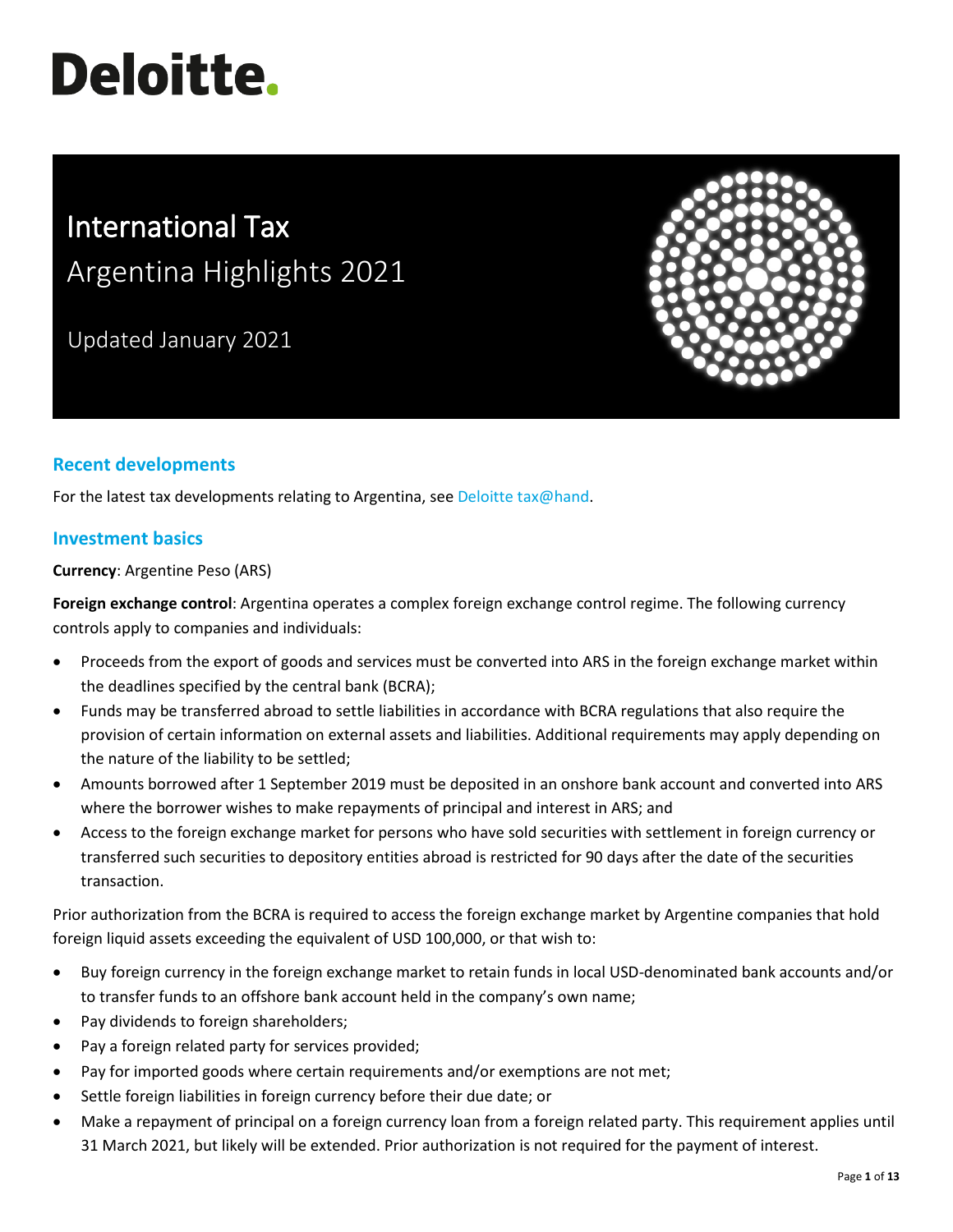However, approval is rarely obtained in practice as the legislation does not specify any criteria or deadlines for the application and BCRA approval process.

Sanctions for failure to comply with the foreign exchange regulations are specified in the Criminal Foreign Exchange Regime and range from fines of up to 10 times the value of the transaction that infringes the regulation to imprisonment of the company representatives and directors in the most serious cases, or in the event of repeated infringements.

**Accounting principles/financial statements**: Public companies whose shares or bonds are quoted in local capital markets and that are regulated by the Argentine National Securities Commission (CNV) (except for banks and financial institutions, insurance companies, and other entities subject to special government regulations, including cooperatives), must use IFRS for the preparation of their financial statements. Full application of IFRS by financial companies regulated by the BCRA has been required as from 2020.

Some private companies regulated by the Public Registry can elect to adopt full IFRS, IFRS for small and medium-sized enterprises (SMEs), or local professional accounting standards.

Annual financial statements and an auditor's opinion must be submitted. Local auditing standards are established in a technical resolution issued by the Federation of Professional Councils in Economic Sciences, and are broadly aligned with the International Auditing Standards issued by the International Federation of Accountants, but there are differences. Annual statutory financial statements of public companies that are prepared based on IFRS must be audited by applying the full International Standards on Auditing, and interim financial statements must be reviewed by applying the International Standards on Review Engagements. In other cases, international standards may be used for audits, reviews, other assurance engagements, and related services.

**Principal business entities**: These are the corporation (SA), limited liability company (SRL), and branch of a foreign company. Businesses also may be established as a single owner corporation (SAU), a sole proprietorship, a simplified stock corporation (SAS), or a joint venture (such as a Unión Transitoria (UT), Acuerdo de Colaboración Empresaria (ACE), or consortium). The SA is the entity most commonly used by businesses.

## **Corporate taxation**

| <b>Rates</b>              |                                 |                                        |
|---------------------------|---------------------------------|----------------------------------------|
| Corporate income tax rate | <b>Taxable income</b>           | Rate                                   |
|                           | Up to ARS 5 million             | 25%                                    |
|                           | ARS 5 million to ARS 50 million | 30%                                    |
|                           | More than ARS 50 million        | 35%                                    |
| <b>Branch tax rate</b>    |                                 | 35%/30%/25%, plus 7% tax on after-     |
|                           |                                 | tax profits remitted to a foreign head |
|                           |                                 | office                                 |
| Capital gains tax rate    |                                 | 35%/30%/25%                            |

**Residence**: A company is resident in Argentina if it is incorporated in Argentina. A branch of a foreign company also is deemed to be tax resident.

**Basis**: Resident companies are taxed on worldwide income, including income from foreign branches and subsidiaries. Capital gains are included in regular income. A tax credit typically is granted for tax paid abroad on foreign income. Branches of foreign companies are treated as resident companies and taxed in the same way. Nonresident companies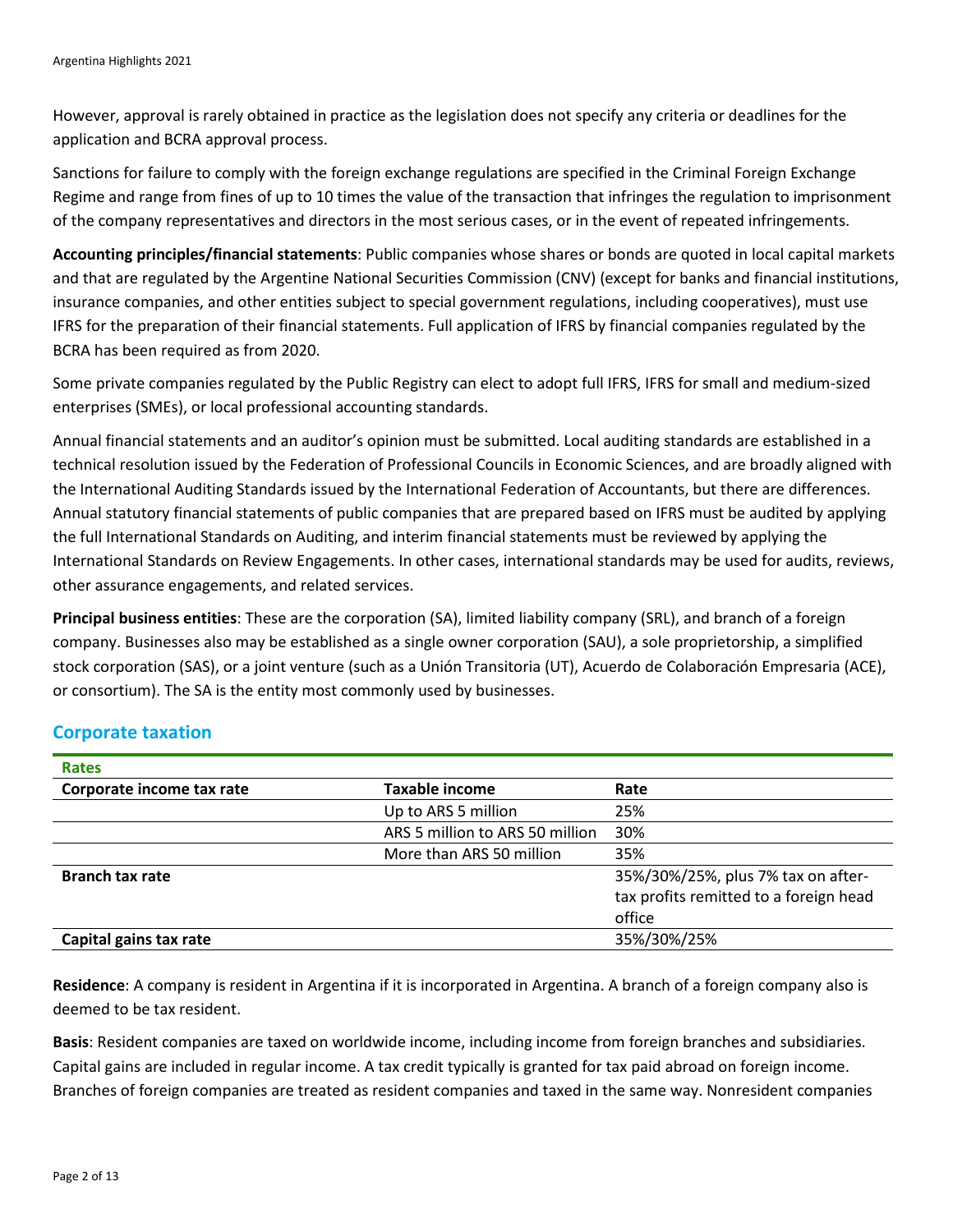without a permanent establishment in Argentina are liable for tax only on Argentine-source income, with the tax typically levied in the form of a final withholding tax, depending on the type of income.

**Taxable income**: The starting point for determining taxable income is the profit or loss shown in the financial statements, which is adjusted by adding back nondeductible expenses and accruals and deducting nontaxable income and allowable deductions not accounted for in the books. Taxable income is the difference between income/gains derived by the taxpayer in the tax period, and the expenses incurred to obtain the income, and keep and retain its source. Business income includes all income derived from the conduct of the business (e.g., income from the sale of goods, shares and/or real estate, dividend income from foreign companies, interest, royalties, fees, etc.). All income and gains are subject to corporate income tax, unless specifically exempt.

A tax inflation adjustment applies to determine taxable income for fiscal years (FYs) beginning on or after 1 January 2018 where the variation in the consumer price index over the 36 months ending on the last day of the relevant accounting period is greater than 100%. A specific procedure was established for the first three occasions that the adjustment may apply. The adjustment applies where the variation in the index (calculated from the values at the start and end of each year) exceeds 55% for the first year, 30% for the second year, and 15% for the third year. The inflation adjustment for tax purposes for FYs starting in 2018 is recognized equally over three years, whereas for the second and third year of application (FYs starting in 2019 and 2020) the adjustment is recognized equally over six fiscal years, i.e., the FY in which the adjustment is generated and the five subsequent FYs. Deferred adjustments are not subject to further inflation adjustments in the years in which they are recognized.

**Rate**: A progressive system of corporate income tax rates applies to resident companies and Argentine branches of foreign companies for fiscal years beginning on or after 1 January 2021 with rates ranging from 25% to 35% on bands of income that are to be adjusted annually. For 2021, the top rate of 35% applies to income in excess of ARS 50 million. The progressive rates were approved by the National Executive Power on 16 June 2021 and introduced with retroactive effect. Prior to 1 January 2021, a flat 30% rate applied.

**Surtax**: There is no surtax.

**Alternative minimum tax**: There is no alternative minimum tax.

**Taxation of dividends**: Dividends received by an Argentine company from another Argentine company are exempt from corporate income tax. Dividends received from a foreign company are subject to corporate income tax, with a credit granted for the underlying corporate tax paid on the profits out of which the dividends are paid, as well as a credit for any withholding tax suffered on the dividends.

**Capital gains**: Capital gains generally are included in taxable income and are subject to corporate income tax at the normal rate. Gains derived from the sale of shares by an Argentine entity are subject to income tax.

Gains derived by a nonresident on the sale of publicly traded shares or certificates of deposit for such securities (i.e., ADRs) are exempt. Tax at 15% on the net gain, or 13.5% on the sales price (at the option of the seller), applies to the transfer of shares in Argentine companies, other participations in Argentine entities that are not publicly traded, and other Argentine assets such as real estate property. Under certain conditions, indirect transfers of shares and other participations in Argentine entities may be subject to the same rules.

**Losses**: Net operating losses may be carried forward for five years but the carryback of losses is not permitted. Certain losses (e.g., losses from the sale of shares or other securities, and foreign-source losses) may be set off only against profits of the same kind.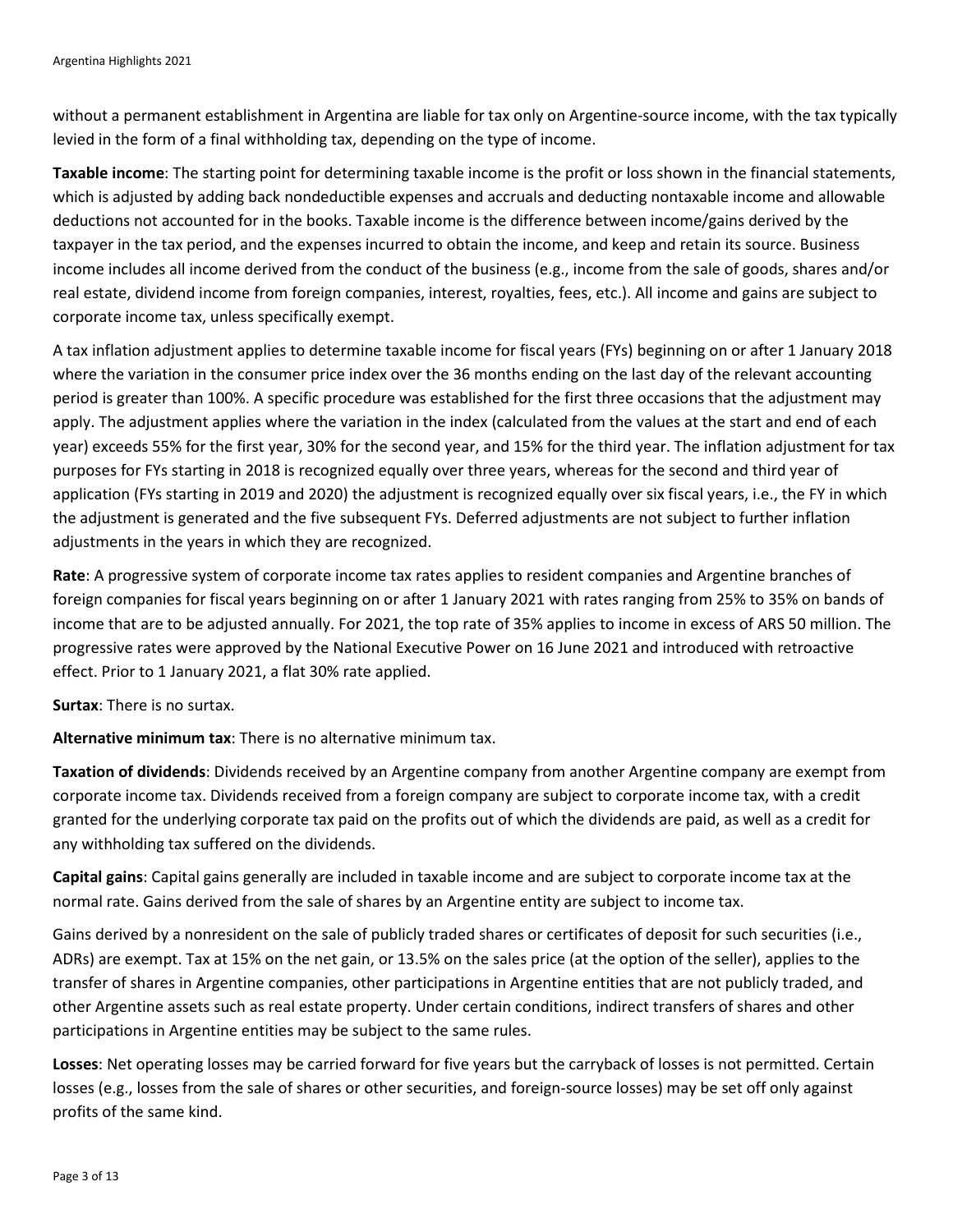**Foreign tax relief**: A tax credit may be claimed for foreign tax paid, up to the amount of the Argentine tax liability related to the foreign-source income. The credit is granted on an overall rather than a per-country basis. The tax credit also is available for foreign tax paid on Argentine-source income under special provisions in certain double tax treaties. Withholding taxes incurred are creditable, as are underlying direct and indirect income taxes paid (under certain conditions). Unrelieved foreign tax credits may be carried forward for five years.

**Participation exemption**: There is no participation exemption regime.

**Holding company regime**: There is no holding company regime.

**Incentives**: Tax incentives are available for certain activities, such as mining, forestry, renewable energy, and biofuel production.

There is a tax-free zone in Tierra del Fuego with special incentives for certain activities carried out within the zone, such as an exemption from corporate tax, net worth tax, and excise tax.

There are several free trade zones where goods generally are not subject to the ordinary customs controls and, in general, no duties are levied on goods entering the zones until final importation into general circulation in Argentina takes place.

Legislation introducing new tax incentives to promote the "knowledge economy" in Argentina was enacted on 26 October 2020 and applies retroactively as from 1 January 2020 (for companies conducting qualifying activities under the Software Industry Promotion Law), and from 26 October 2020 (for companies conducting other qualifying activities), through 31 December 2029. The main objective of the Knowledge Economy Law is to promote economic activities that utilize knowledge and the digitalization of information, supported by scientific and technological advancements, to obtain goods, the provision of services, and/or process improvements. The tax benefits include:

- Fiscal stability with benefits guaranteed through 31 December 2029;
- A reduced income tax rate (the rate is reduced by 60% for small and micro companies, 40% for medium-sized companies, and 20% for large companies);
- Exemption from VAT withholdings and additional withholdings; and
- A 70% or 80% tax credit bond (certificate) for certain social security contributions paid.

To qualify for the incentives, entities must register in a special government register and comply with conditions related to process quality, investment in research and development (R&D) or training, and exports (in certain cases depending on the nature of the activity). Entities also must comply with all relevant tax and social security regulations.

## **Compliance for corporations**

**Tax year**: The taxable period for legal entities is the fiscal year, which may be the calendar year or another period that covers 12 consecutive months.

**Consolidated returns**: Companies in the same group in Argentina must file tax returns and pay tax individually. Argentina does not allow the filing of consolidated returns and there are no provisions for group relief of losses.

**Filing and payment**: Argentina operates a self-assessment system, under which legal entities assess their tax liability and report it on their tax returns. However, the tax authorities have the right to examine the return, request additional information, and/or conduct an audit.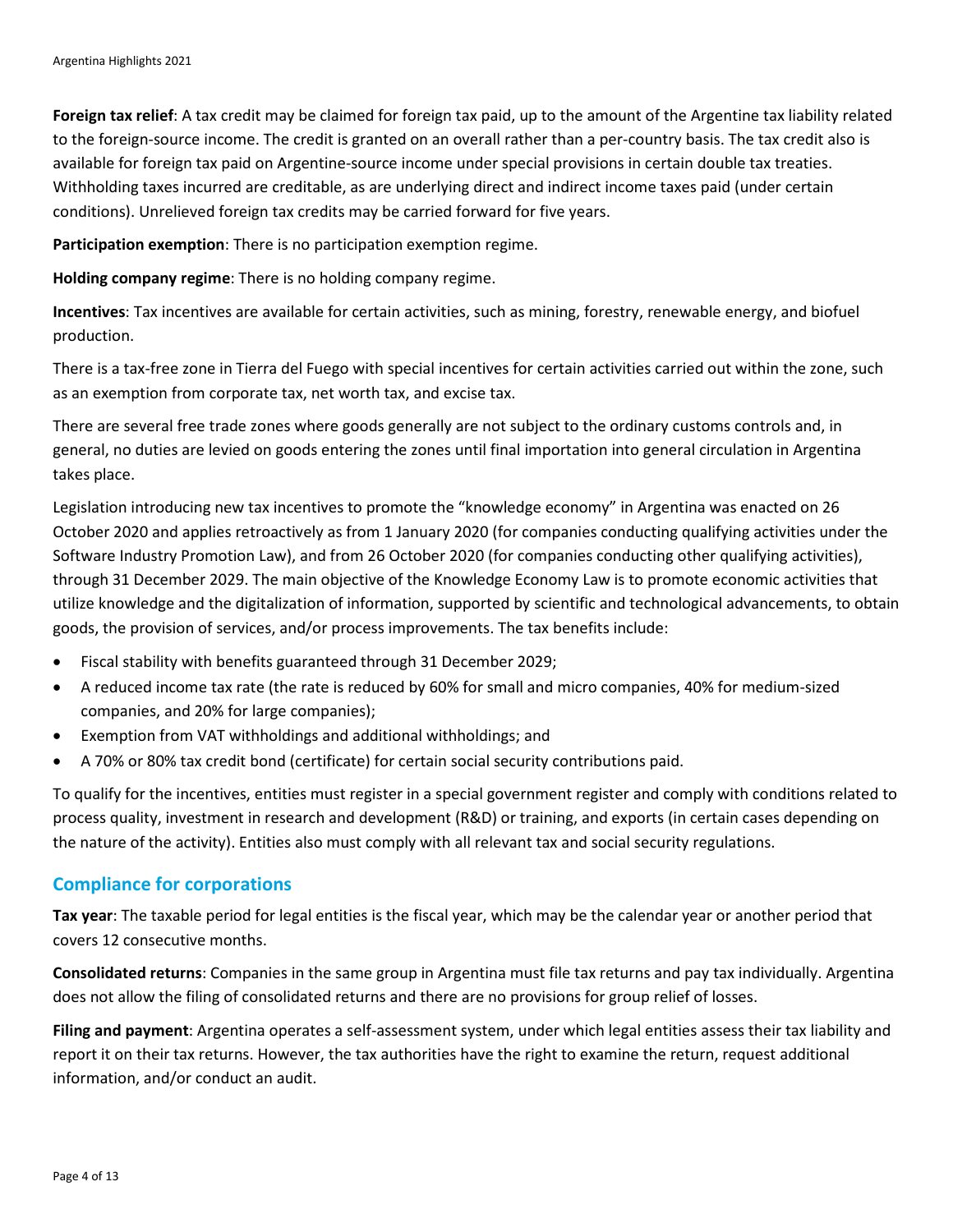A resident company (as well as an Argentine branch of a nonresident company) must file an annual income tax return, together with its financial statements, by the 15th day of the fifth month after the end of its fiscal year. A company must make 10 estimated tax payments during the year, with the first installment, equal to 25% of the preceding year's income tax liability, due by the 15th day of the sixth month after the start of the company's fiscal year. The other nine installments each must be equal to 8.33% of the preceding year's income tax liability. The final balance of corporate income tax payable is due when the annual return is filed. Electronic filing is mandatory.

**Penalties**: Penalties apply for failure to comply with the filing and payment obligations. Interest is imposed for late payments at variable rates (currently approximately 4% per month), plus fines from 100% to 200% of the tax omitted (reductions are available). Tax evasion is subject to higher penalties, and possibly imprisonment.

**Rulings**: Argentina does not have a ruling system, but there is a binding consultation system that requires certain conditions to be fulfilled, and it should be possible for taxpayers to conclude an advance pricing agreement with the tax authorities with respect to transfer pricing issues, but specific regulations are pending.

| <b>Rates</b>               |                                 |      |
|----------------------------|---------------------------------|------|
| Individual income tax rate | <b>Taxable income</b>           | Rate |
|                            | Up to ARS 64,532.64             | 5%   |
|                            | ARS 64,532.65-ARS 129,065.29    | 9%   |
|                            | ARS 129,065.30-ARS 193.597,93   | 12%  |
|                            | ARS 193,597.94-ARS 258,130.58   | 15%  |
|                            | ARS 258,130.59-ARS 387,195.86   | 19%  |
|                            | ARS 387,195.87-ARS 516,261.14   | 23%  |
|                            | ARS 516,261.15-ARS 774,391.71   | 27%  |
|                            | ARS 774,391.72-ARS 1,032,522.30 | 31%  |
|                            | Over ARS 1,032,522.30           | 35%  |
| Capital gains tax rate     |                                 | 15%  |

# **Individual taxation**

**Residence**: For tax purposes, individuals are resident if they live in Argentina (an individual with Argentine nationality is deemed to be a resident, although residence status can be lost if the individual lives abroad for a certain period of time). Argentine individuals who have not lost their residence status, and foreign individuals who obtain their permanent residence status, or stay in Argentina for at least a 12-month period (temporary absences do not count) are considered Argentine residents.

A foreign individual with an employment contract for up to five years is taxed only on Argentine-source income and assets located exclusively in Argentina, provided the individual holds a temporary visa**.**

**Basis**: All individuals earning income in Argentina, whether or not resident, are subject to income tax. Residents are taxed on worldwide income; nonresidents are taxed only on Argentine-source income.

**Taxable income**: Taxable income includes employment income (including most employment benefits), income derived from the carrying on of a business or profession, certain capital gains, dividends, rental income, and certain interest income. Foreign-source income must be included in taxable gross income before foreign withholding tax is deducted, but a credit for foreign tax paid is available.

Dividends paid by an Argentine entity to a resident or nonresident individual are subject to a 7% withholding tax.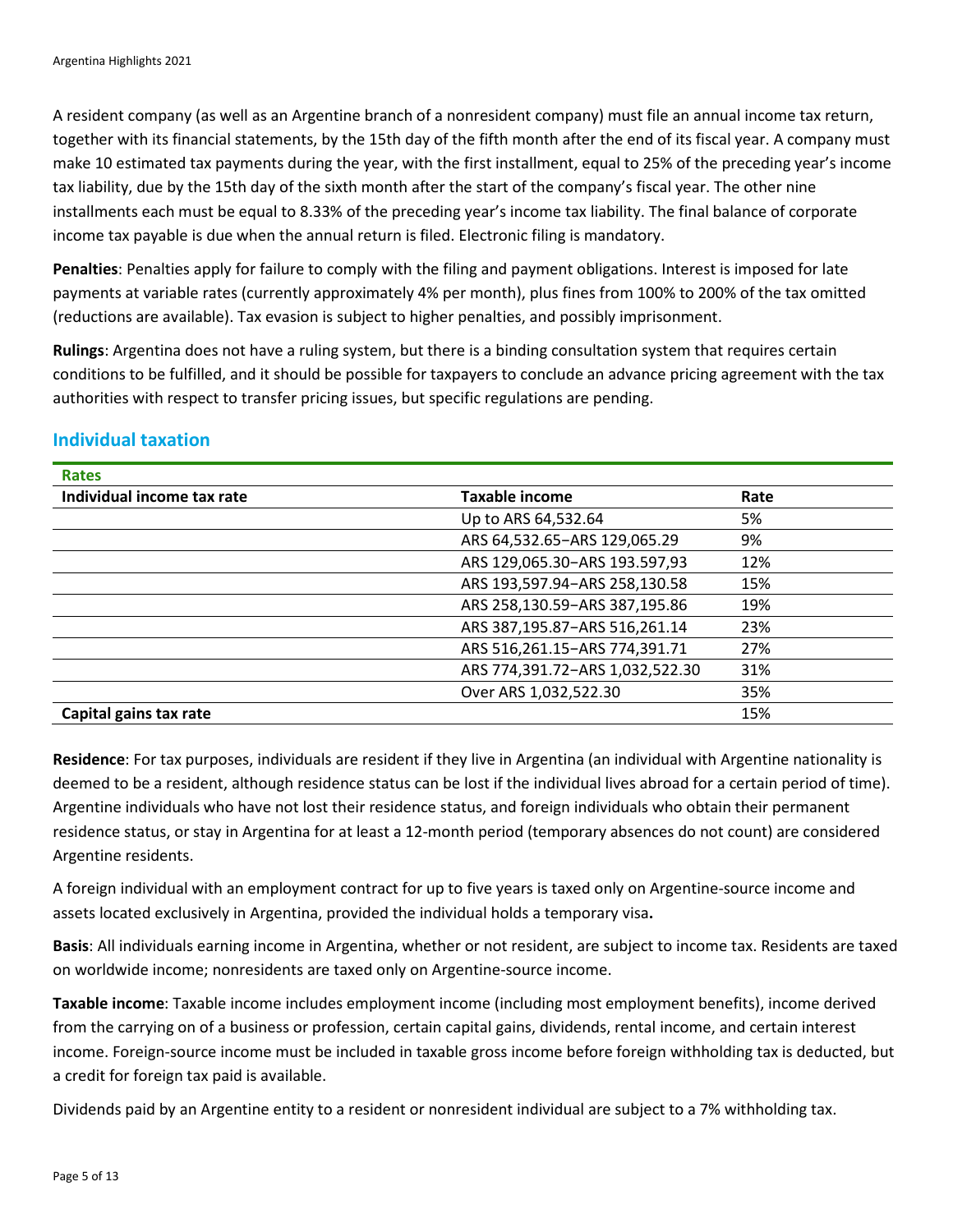**Rates**: Rates are progressive, ranging from 5% to 35% on bands of income that are adjusted annually. For 2021, the top rate of 35% applies to income in excess of ARS 1,032,522.30. See also under "Taxable income" and "Capital gains."

**Capital gains**: Gains derived by an Argentine resident individual from the sale of shares, bonds, and other securities not listed on a stock exchange or authorized for public offering, are subject to income tax at 15%. In certain cases, adjustment of the cost of acquisition for inflation is allowed. A tax exemption is available for gains on the sale of shares, government bonds, corporate bonds, and units in mutual funds traded on the Argentine stock exchange or authorized for public offering if certain requirements are met.

Sales of real estate acquired after 1 January 2018 are subject to a 15% tax. The acquisition cost may be adjusted for inflation. Residential property that is the taxpayer's permanent home is exempt from taxation.

**Deductions and allowances**: A resident individual is entitled to a number of personal deductions against taxable income (including a special employee deduction, and an additional deduction for a spouse or child), but certain requirements must be met. Subject to restrictions, allowable deductions include medical expenses, certain donations, mortgage interest or rental payments, and the cost of domestic help.

**Foreign tax relief**: A resident individual may claim a tax credit for foreign tax paid, up to the amount of the Argentine tax liability related to the foreign-source income. The credit is granted on an overall rather than a per-country basis. Withholding taxes incurred are creditable, as are underlying direct taxes, and indirect income taxes paid (subject to the provisions of a relevant tax treaty). Unrelieved foreign tax credits may be carried forward for five years.

## **Compliance for individuals:**

**Tax year**: The tax year is the calendar year

**Filing status**: Each individual must file a return; joint returns by spouses are not permitted.

**Filing and payment**: Argentina operates a self-assessment system, under which individuals assess their tax liability and report it on their tax returns. However, the tax authorities have the right to examine the return, request additional information, and/or conduct an audit up to five years after the return filing deadline.

Employers must withhold income tax throughout the year from wages and salaries paid to employees. Tax is calculated at the relevant progressive rates. Where an individual's sole source of income is employment income that does not exceed a specified limit (ARS 2 million for 2020), a return need not be filed; the tax withheld by the employer is considered a final tax. The limit is updated annually prior to the tax return filing deadline.

Individuals with other types of income must file a return and make five bimonthly estimated tax payments beginning in August of the tax year. Final payments of tax are made at the time the annual tax return is submitted in June of the year following the year in which the income was derived. Electronic filing is mandatory, and tax must be paid through a local bank account

Nonresident individuals whose Argentine income tax liability has been fully discharged by tax withheld on the income are not required to file returns.

**Penalties**: Interest and penalties apply for failure to comply with the filing and payment obligations. Interest is imposed for late payments (currently approximately 4% monthly), plus fines ranging from 100% to 200% of the tax omitted (reductions are available). Tax evasion is subject to higher penalties and possibly imprisonment. Depending on the amounts involved, the provisions of criminal tax law may apply.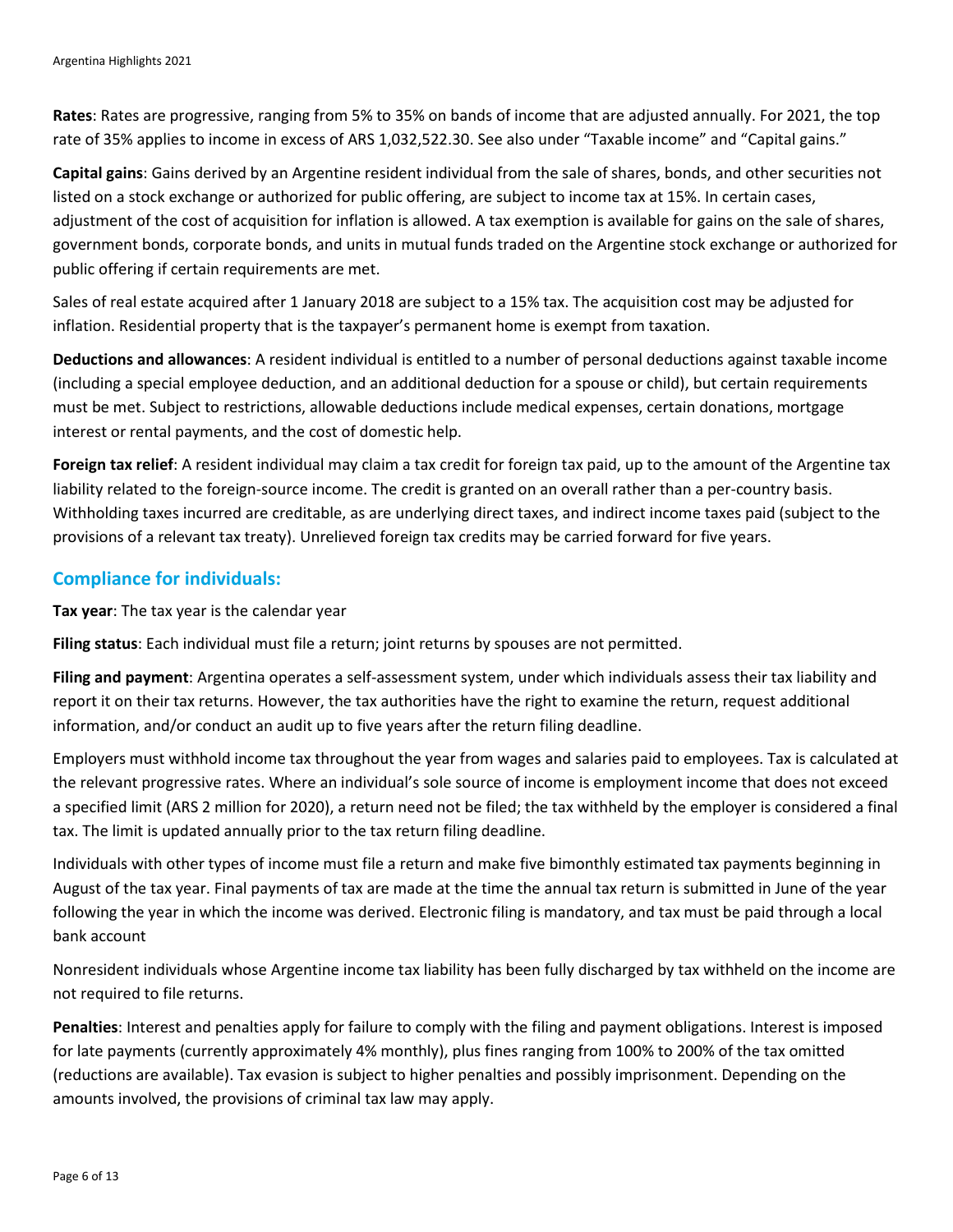**Rulings**: Argentina does not have a ruling system, but there is a binding consultation system that requires certain conditions to be fulfilled.

# **Withholding tax**

| <b>Rates</b>                       |                  |                   |                 |                        |  |
|------------------------------------|------------------|-------------------|-----------------|------------------------|--|
| Type of payment                    | <b>Residents</b> |                   |                 | <b>Nonresidents</b>    |  |
|                                    | Company          | <b>Individual</b> | Company         | Individual             |  |
| <b>Dividends</b>                   | 0%               | 7%                | 7%              | 7%                     |  |
| <b>Interest</b>                    | 0%               | 0%                | 15.05%/35%      | 15.05%/35%             |  |
| <b>Royalties</b>                   | 0%               | 0%                | 17.5%/28%/31.5% | 12.25%/17.5%/28%/31.5% |  |
| <b>Fees for technical services</b> | 0%               | 0%                | 21%/28%/31.5%   | 21%/28%/31.5%          |  |

**Dividends**: No withholding tax is payable on dividends paid by an Argentine company to another Argentine resident company. A 7% withholding tax applies on dividends paid by an Argentine company to resident individuals and nonresidents, or remittances by an Argentine branch of a foreign entity to its head office.

The "equalization tax," a 35% withholding tax on dividend distributions exceeding accumulated taxable earnings, after certain adjustments, applies to dividend distributions made out of profits earned in fiscal years in progress as of 1 January 2018 or previous years that exceed accumulated taxable earnings.

**Interest**: Interest paid to resident companies and individuals is subject to withholding tax at the local level but the tax withheld is creditable against the corporate or individual income tax payable on the income.

The general withholding tax rate on interest paid to a nonresident is 35%, which is reduced to 15.05% where:

- The borrower is a financial institution;
- The lender is a bank or financial institution located other than in a low- or no-tax jurisdiction;
- The interest relates to certain bonds registered in countries that have concluded an investment protection agreement with Argentina; or
- The transaction involves the financing by a seller of depreciable movable property.

**Royalties**: Royalties paid to resident companies and individuals are subject to withholding tax at the local level but the tax withheld is creditable against the corporate or individual income tax payable on the income.

Royalty payments made to a nonresident individual for the exploitation of copyrights in Argentina are subject to a final withholding tax of 35% on 35% of the gross payment, resulting in an effective rate of 12.25%, provided the works are registered with the National Copyright Bureau and certain other conditions are satisfied. Film and television royalties, as well as royalties relating to other methods that include the reproduction or transmission of images or sounds paid to a nonresident are subject to a final withholding tax of 35% on 50% of the gross payment, resulting in an effective rate of 17.5%. Patent royalties paid to a nonresident are subject to a final withholding tax of 35% on 80% of the gross payment (effective rate of 28%) if the agreement under which the royalties are paid is registered by the National Institute of Industrial Property (INPI). If these conditions are not satisfied, the effective rate is 31.5% (35% x 90%).

**Fees for technical services**: Fees for technical services paid to resident companies and individuals are subject to withholding tax at the local level but the tax withheld is creditable against the corporate or individual income tax payable on the income.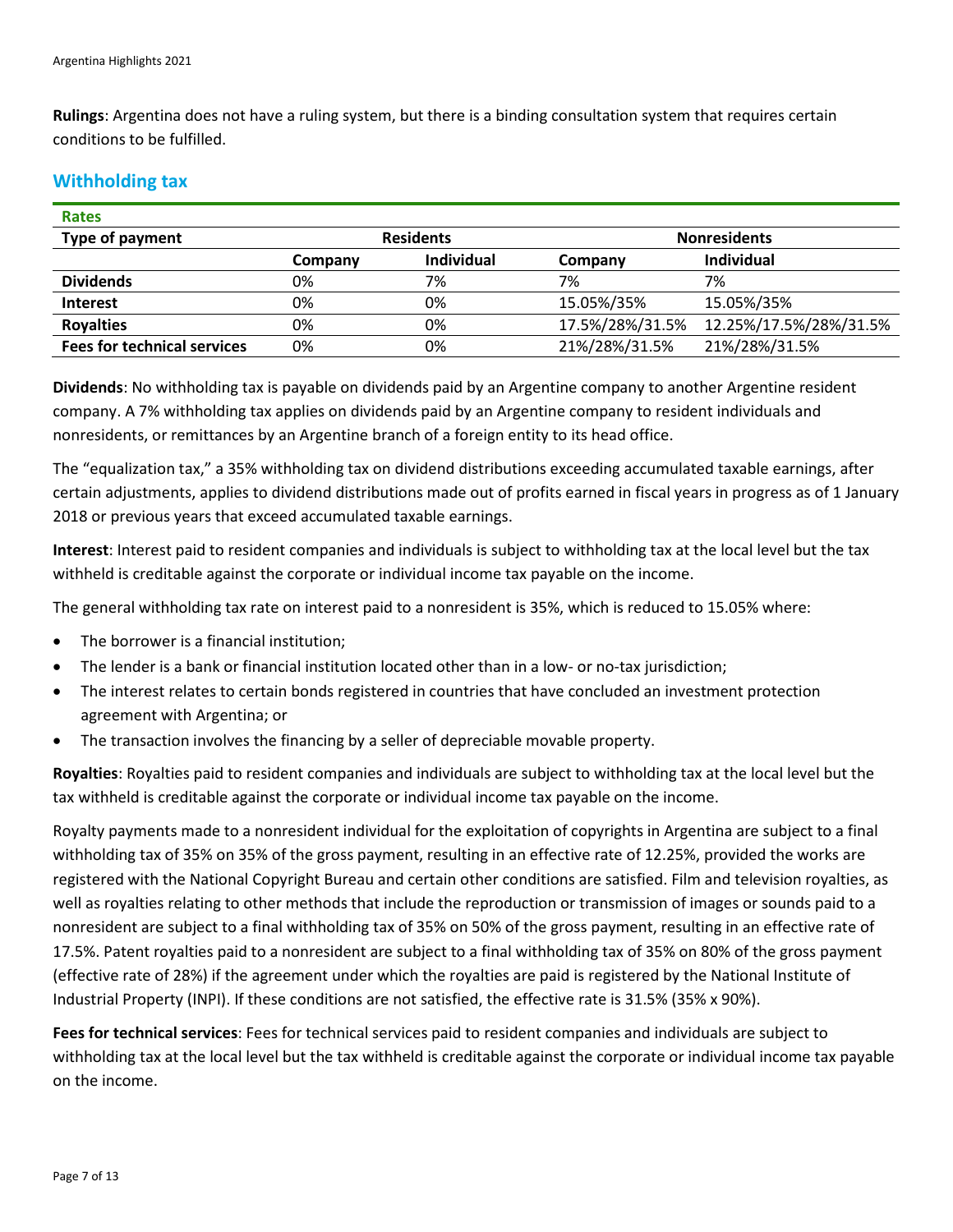Fees for technical assistance, or engineering or consulting services paid to a nonresident are subject to a final withholding tax of 35% on 60% of the gross payment (giving rise to an effective rate of 21%) if the agreement under which the fees are paid is registered with the INPI and the services cannot be obtained in Argentina. If the agreement is registered with the INPI, but the services can be obtained in Argentina, the effective rate is 28% (35% x 80%). If an agreement does not fall within the scope of the transfer of technology law or does not comply with the law, the effective rate is 31.5% (35% x 90%).

**Branch remittance tax**: There is no additional branch profits tax. Profits remitted by a branch to its head office are subject to the same regime as dividends.

# **Anti-avoidance rules:**

**Transfer pricing**: Argentina's transfer pricing rules generally follow OECD guidelines and require transactions with related parties to be on arm's length terms. The transfer pricing rules apply to transactions with foreign related parties (by shares or economically), as well as to transactions with unrelated parties that are resident in noncooperative countries and lowor no-tax jurisdictions. The following transfer pricing methodologies are authorized (i) comparable uncontrolled price, (ii) cost plus, (iii) resale price, (iv) profit split, (v) transactional net margin, and (vi) an additional method for transfers of intangibles or financial assets. Specific provisions and registration requirements apply to exports of commodities via foreign intermediaries that are either related parties or located in a noncooperative or a low- or no-tax jurisdiction. Each export agreement must be registered with the tax authorities by the local exporter and information (such as comparability differences with the quoted price, determination of premiums or discounts, etc.) provided. If the exporter fails to register, the Argentine-source income from the exports will be determined based on the known price on the date the goods are loaded for transport, with appropriate comparability adjustments, if applicable.

Where tangible goods are imported or exported via foreign intermediaries and at least one of the parties to the transaction is a related party of the Argentine taxpayer, it is necessary to prove that the foreign intermediary's remuneration is in line with the functions it performs, the risks it assumes, and the assets involved.

Argentina has transfer pricing documentation requirements that include a local file (TP Form 4501, approved by a Certified Public Accountant), TP Form 2668 (including information in the local file, and on intercompany transactions, and import and export transactions with third parties), a master file, and a country-by-country report (filing or notification).

**Interest deduction limitations**: The deduction of interest and foreign exchange losses on financial loans with related (domestic and foreign) companies is limited to the higher of (i) 30% of EBITDA (earnings before taxes, interest, depreciation, and amortization) or (ii) ARS 1 million. Exceptions apply for specific activities and in the case of highly leveraged economic groups. Excess interest (foreign exchange losses) that are not deducted in a tax year may be carried forward for five years, with a three-year carryforward for any portion of the limitation that is not utilized. The limitation does not apply to foreign exchange losses where tax adjustments for inflation apply.

**Controlled foreign companies**: The controlled foreign company (CFC) rules require resident shareholders to include in their taxable income the taxable profits derived by nonresident companies that are not considered as taxpayers in their country of residence or that are resident in a low-tax jurisdiction where certain conditions are met.

The rules generally apply to entities whose tax liability in their country of residence is less than 75% of the tax that would be payable on the same income in Argentina, and that either (i) mainly derive passive income (i.e., more than 50% of their income is from dividends, interest, royalties, rent from real property, or gains from the sale of shares, participations, and bonds; as well as transactions involving derivatives and similar financial instruments), or (ii) lack the necessary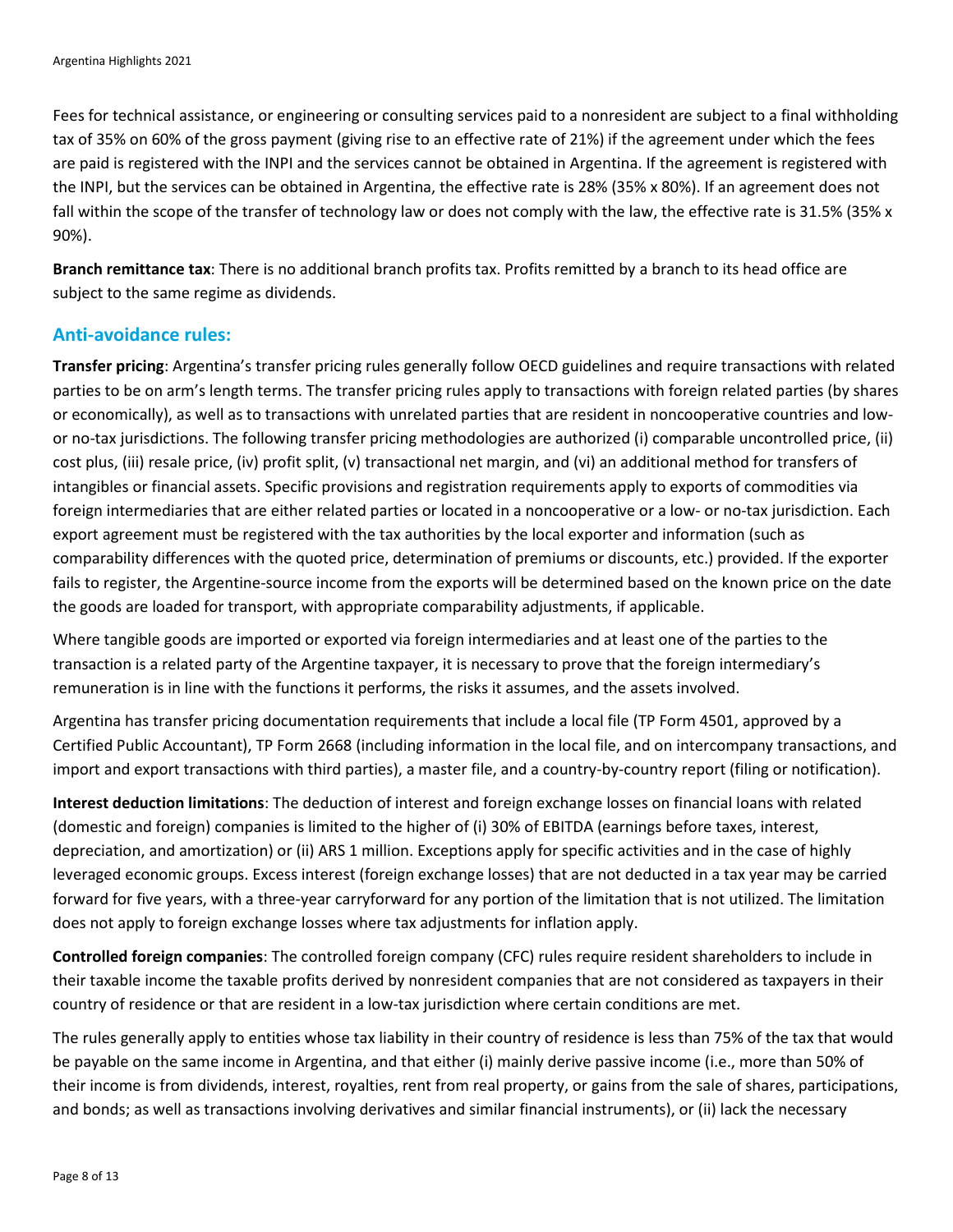infrastructure and human resources to carry out their activities. Investments in low- or no-tax jurisdictions or in noncooperative countries are deemed not to meet the rate test. The passive income of the CFC to be included in the taxable income of an Argentine shareholder is that derived by the CFC in the CFC's fiscal year ending in the fiscal year of the Argentine shareholder. Branches are taxed on an accruals basis.

The Argentine tax authorities have issued a list of countries that are considered "cooperative" for tax transparency purposes.

**Hybrids**: There are no specific anti-hybrid regulations.

**Economic substance requirements**: There are no specific economic substance provisions in the regulations. The general economic reality principle applies when interpreting tax laws.

**Disclosure requirements**: Annual documentation requirements apply under the transfer pricing rules where the levels of revenue and intercompany transactions exceed specified thresholds. CbC reporting rules require filing of a CbC report or of a notification that the report has been filed by a member of the group in another jurisdiction (where an agreement to exchange CbC report information is in force). There are no additional specific disclosure requirements, other than in respect of certain shareholding matters.

Argentina is one of the countries that has committed to the adoption of the OECD common reporting standard between tax authorities. The relevant rules require Argentine financial entities to report to the Argentine tax authorities information on financial accounts held by nonresidents located in countries that have agreed to an exchange of information on tax matters in accordance with the OECD Multilateral Competent Authority Agreement.

On 20 October 2020, Argentina enacted broad self-disclosure rules relating to tax planning activities that include domestic transactions and arrangements structured to fall outside the scope of other reporting regimes. The rules apply retroactively to transactions implemented on or after 1 January 2019. Domestic planning transactions must be reported by the last day of the month following the end of the fiscal period in which the tax planning was implemented. International planning transactions must be reported within 10 days of their implementation. For tax planning structures implemented as from 1 January 2019 through 20 October 2020, or implemented prior to 1 January 2019 and in place as at 20 October 2020, the reporting deadline is 29 January 2021. Further information from the tax authorities specifying the types of activity that are covered is pending.

**Exit tax**: There are no specific exit tax rules. The transfer pricing rules require a specific analysis of potential compensation where a domestic taxpayer transfers some functions outside Argentina as part of a business restructuring.

**General anti-avoidance rule**: Argentina's tax procedure law includes an economic reality principle that operates as a general anti-avoidance rule, under which the tax authorities can look at the actual economic effects of a transaction and disregard the legal form and structure used by the taxpayer.

## **Value added tax**

| <b>Rates</b>         |          |
|----------------------|----------|
| <b>Standard rate</b> | 21%      |
| Increased rate       | 27%      |
| <b>Reduced rate</b>  | 0%/10.5% |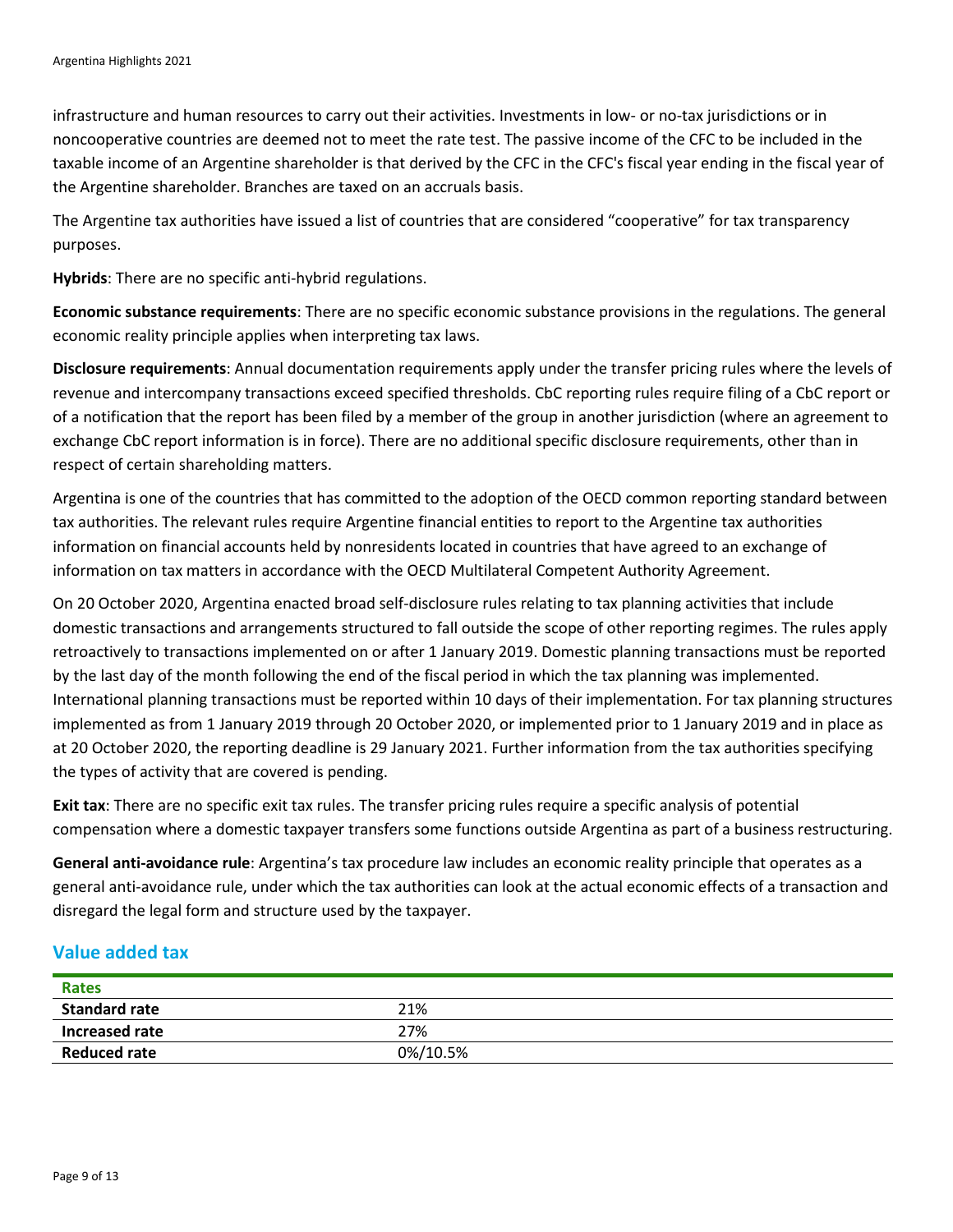**Taxable transactions**: VAT is levied on all supplies of goods or services within Argentina, unless specifically exempt, and on the import of personal property and services rendered abroad, but economically used in Argentina. The provision of digital content (e.g., music, videos, etc.) by nonresidents is subject to Argentine VAT at the standard rate.

A taxable person is required to issue a VAT sales invoice for all taxable supplies made; the VAT invoice is needed if the taxpayer wishes to claim an input tax deduction. Electronic invoicing is mandatory and there are no provisions for VAT grouping.

Sales taxes are levied at the provincial level (see under "Other taxes on corporations and individuals," below).

**Rates**: There are four VAT rates in Argentina (i) the standard rate of 21%, (ii) an increased rate of 27% that applies to some services, such as the supply of certain communications services, power, natural gas, and water, (iii) a reduced rate of 10.5% that applies to capital goods and other items, and (iv) a zero rate, applicable to exports. For zero-rated supplies, VAT is not levied on the output, but VAT paid on inputs may be reclaimed. Further, certain supplies of services are exempt from VAT (including education and international transport).

**Registration**: A person (business entity or individual) that makes taxable supplies of goods or services in Argentina is considered a VAT taxpayer. Except for small operations, entities that engage in taxable activities must be registered for VAT purposes.

**Filing and payment**: Monthly VAT filing and payment is required via the tax authorities' online platform. The VAT return and accompanying payment are due between the 12th and 22nd day of the month following the taxable period, with the actual due date depending on the taxpayer's tax identification number. A reverse charge mechanism applies where the Argentine service recipient or lessee, as well as any intermediaries or representatives involved in the transaction, are acting in their own names but on behalf of a nonresident.

Where digital services are supplied by a nonresident to a customer in Argentina that is not VAT-registered, the customer must account for VAT at the standard rate and pay it to the tax authorities, generally by a charge included in the credit card used for the payment; in this case, the nonresident is not required to register and file VAT returns in Argentina.

#### **Other taxes on corporations and individuals:**

Unless otherwise stated, the taxes in this section apply to both companies and individuals and are imposed at the national level.

**Social security contributions**: Both the employer and the employee must make contributions to social security and the social health care system. The employer must pay between 24% and 26.4% of the employee's salary, depending on the activity and size of the company. The employee's salary is not capped for purposes of the employer's contribution, but contributions are based on the salary reduced by an allowance of ARS 7,003 per employee per month. Small employers (those with no more than 25 employees) are entitled to a single additional allowance of ARS 10,000 per month. For employers in the textile, leather goods, and agricultural industries, and healthcare services sector, the minimum nontaxable salary is ARS 17,509.20 per employee. A further deduction applies where a 13th salary payment is made during the year.

In certain provinces, part of the employer's social security payment is creditable against VAT.

Employers also must make contributions in respect of (i) labor risk insurance of a fixed amount of ARS 0.60 per employee plus a percentage of the employee's salary, depending on the main activity and/or risk of the employer; and (ii) life insurance at a fixed amount of ARS 10.03 per employee.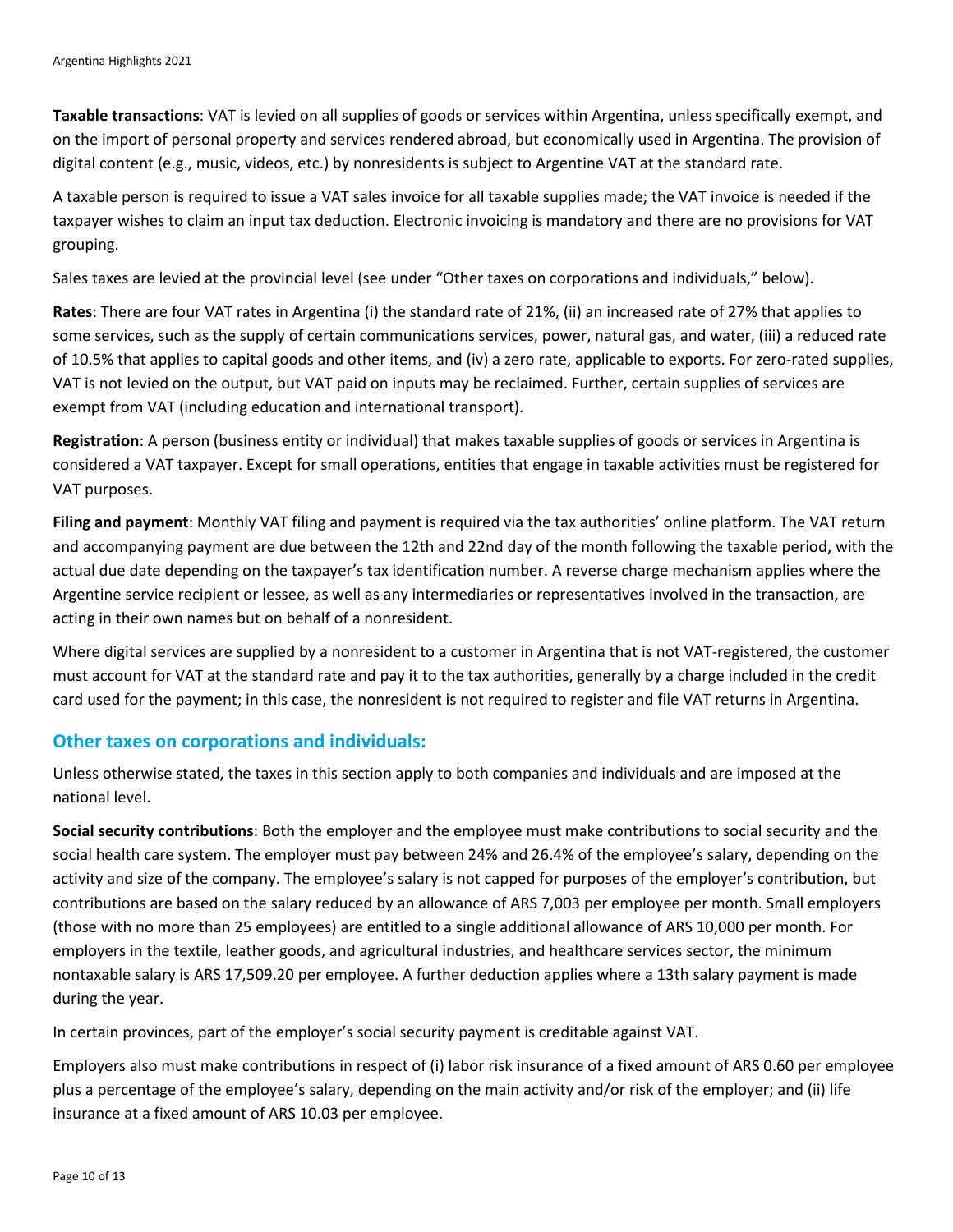An additional contribution payable by the employer of 2% of an employee's remuneration applies for employees performing work likely to be detrimental to their health.

An employee is subject to a 17% contribution to social security and the social health care system that is withheld by the employer, subject to a salary cap and an exemption for a portion of the salary. The cap currently is ARS 198,435,52 and is increased four times annually in March, June, September, and December in line with inflation. Where a 13th salary payment is made during the year, the cap is increased by 50%.

Individuals carrying on an independent profession must make their own monthly contribution of a fixed amount depending on the level of income and the activities performed. The monthly contribution varies from ARS 6.512 to ARS 14.328. Members of company boards and legal representatives of foreign companies must be affiliated to the retirement system for independent workers. They may opt to contribute to the employees' retirement system if they also perform an administrative or technical role for the same company of which they are board members or legal representatives.

**Payroll tax**: Argentina does not impose a payroll tax.

**Capital duty**: Argentina does not impose capital duty.

**Real property tax**: The provincial authorities levy real property tax annually. The tax base for the tax generally is the fiscal value of the property determined by the applicable authority. Local municipalities may grant certain exemptions to individuals. In addition, individuals are exempt from the land tax on residential land, subject to certain limits and conditions.

**Transfer tax**: Argentina does not impose a transfer tax.

**Stamp duty**: The provincial authorities levy stamp duty on the formal execution of public and private instruments. Documents subject to stamp duty include contracts, notarized deeds, invoices confirmed by a debtor, promissory notes, and negotiable instruments. The rate varies between provinces, but generally is 1%. The rate can range between 2.5% and 4% for real estate sales, and there are certain other exceptions.

Stamp tax may be paid by means of fiscal stamps, a stamping meter, or on the tax return. The general stamp tax rate in Buenos Aires City is 1%. The rate is higher for the transfer of title to real property in certain cases.

**Net wealth/worth tax**: The federal government levies a worth tax (or personal asset tax) on the worldwide property and assets owned by individuals who are tax resident in Argentina at the end of the calendar year. The tax is based on a progressive scale from 0.5% to 1.25% on personal assets valued over ARS 2 million. Assets located outside of Argentina are subject to higher rates that vary from 0.7% to 2.25%. These rates can be reduced to the rates applicable to local assets provided financial assets of a minimum of 5% of the total assets are brought into the country and deposited in local financial institutions by 1 April of the following financial year.

Equity interests in Argentine companies also are subject to the tax at 0.5%, which, in the case of individual shareholders, often is paid by the company under the subrogate regime (although the company has the right to request reimbursement from the shareholder).

The tax also applies to the Argentine assets of nonresident individuals at 0.5%.

A one-time "emergency wealth tax" in response to the COVID-19 pandemic was introduced via legislation published in the official gazette on 18 December 2020 and effective as from that date. The tax applies to Argentine resident individuals and undivided estates with worldwide assets valued at more than ARS 200 million as at 18 December 2020, and nonresident individuals with assets located in Argentina valued at more than ARS 200 million as at that date.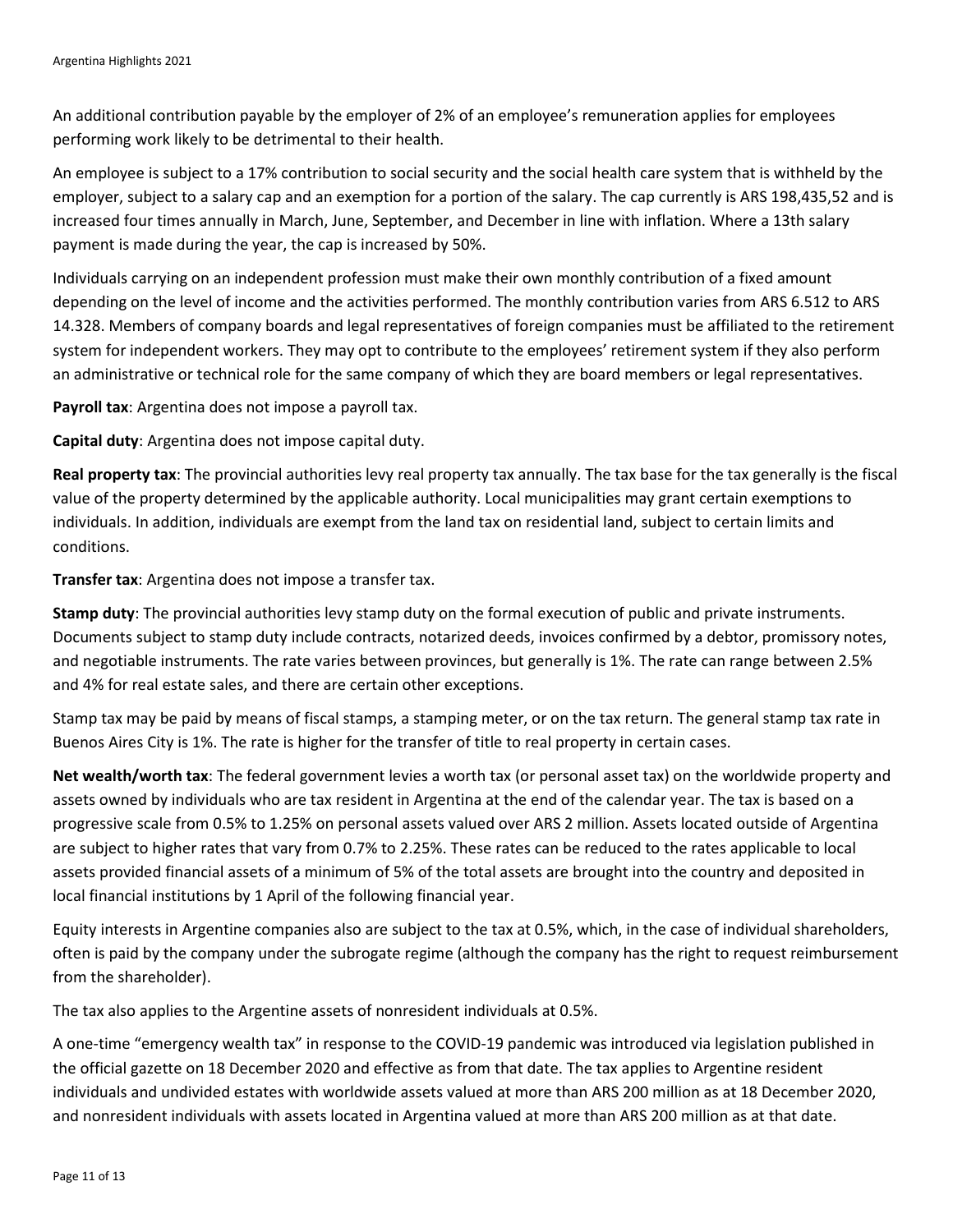Resident individuals and undivided estates are subject to the emergency tax on their worldwide assets; nonresident individuals are subject to the tax only on their assets located in Argentina. Tax rates of 2% to 3.5% apply to assets located in Argentina, and rates of 3% to 5.25% to foreign assets. Resident individuals may reduce the rate payable on foreign assets by repatriating cash equivalent to 30% of the value of foreign currency or financial assets. The amount repatriated must be retained on deposit with a local financial institution through 31 December 2021 or allocated in accordance with rules to be specified by the Executive Branch.

**Inheritance/estate tax**: Individuals are not subject to inheritance tax at the national level, although inheritance tax is levied by the province of Buenos Aires.

#### **Other**

#### **Financial transactions tax**

A tax on financial transactions is levied on both companies and individuals on debits and credits to current accounts, and on cash movements or payments, at a rate of 0.6% per transaction; 33% of the tax is creditable against income tax payable. There are some exemptions.

#### **Customs duties**

In addition to import duties at rates of up to 35%, Argentina also imposes export duties on goods and services with general rates of 5% for manufactured goods and services, 8% for hydrocarbons and mining products, 15% for agribusiness products, and 33% for soybean.

#### **Solidarity tax**

A 30% solidarity tax applies on all purchases of foreign currency by Argentine individuals for investment purposes, or by companies and individuals for payment of foreign expenditure, such as foreign travel and accommodation, or foreign digital services for personal use.

#### **Other internal taxes**

Internal taxes apply on the consumption of certain products including tobacco; alcoholic and nonalcoholic beverages, syrups, extracts, and concentrates; insurance; cellular and satellite telephone services; luxury goods; and motor vehicles, recreational or sports boats, and aircraft. The rate varies according to the product and the tax applies only at one stage in the supply chain for the products within Argentina. As from 1 January 2021 through 31 December 2025, a 17% tax applies to certain electronic products (6.55% on products manufactured by companies benefitting from the Tierra del Fuego province incentive).

#### **Other taxes on companies**

Companies also are subject to the following taxes:

- An annual net wealth tax applies at a rate of 0.5% on the net equity where the shareholder is a nonresident or a resident individual. The company has the right to request reimbursement from the shareholder;
- All of Argentina's provinces and the City of Buenos Aires levy turnover tax on the gross turnover of any enterprise engaged in a commercial, industrial, agricultural, financial, or professional activity. Tax rates vary depending on the